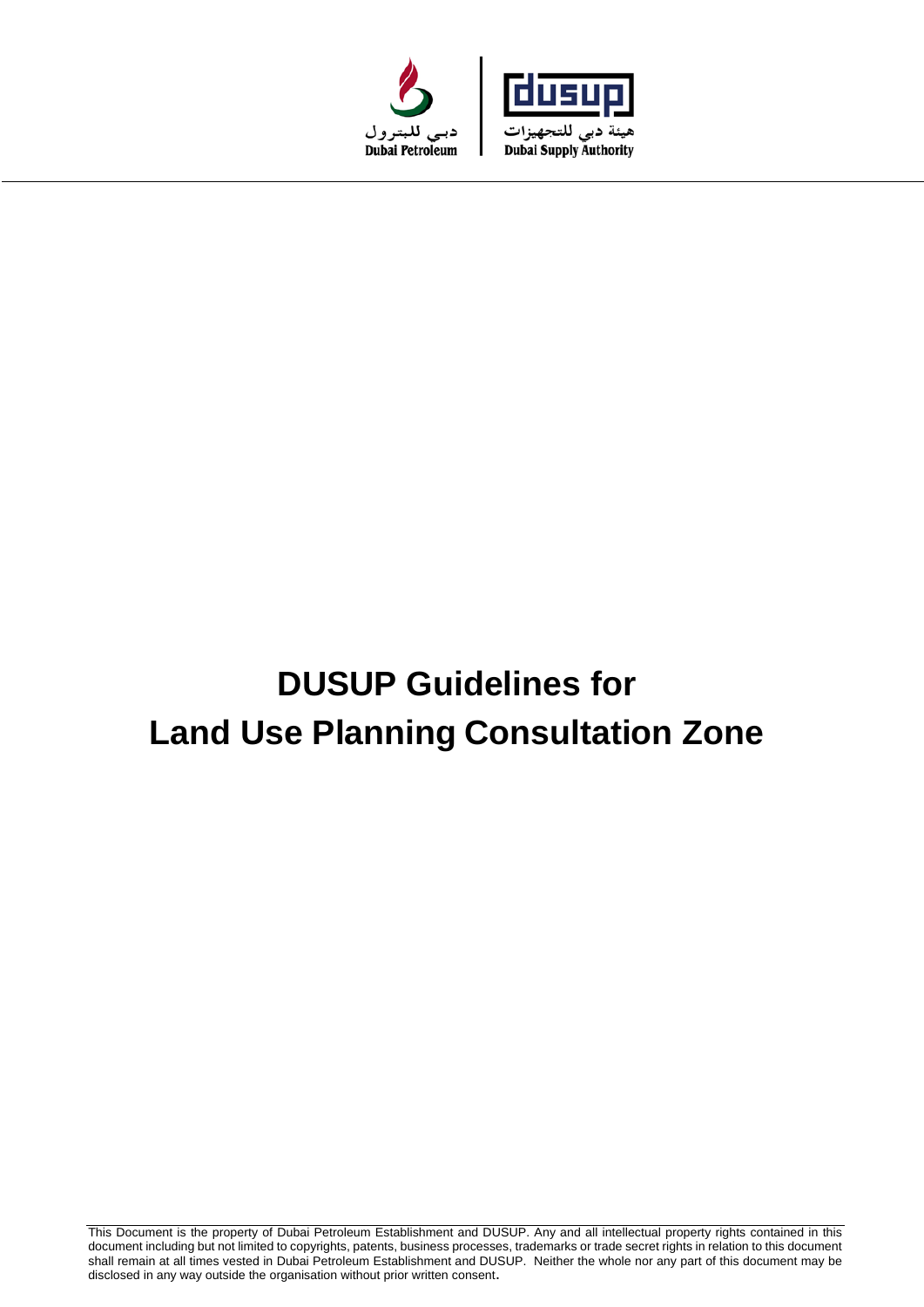# **Approval**

Note: This guideline was approved on 22-Jan-2022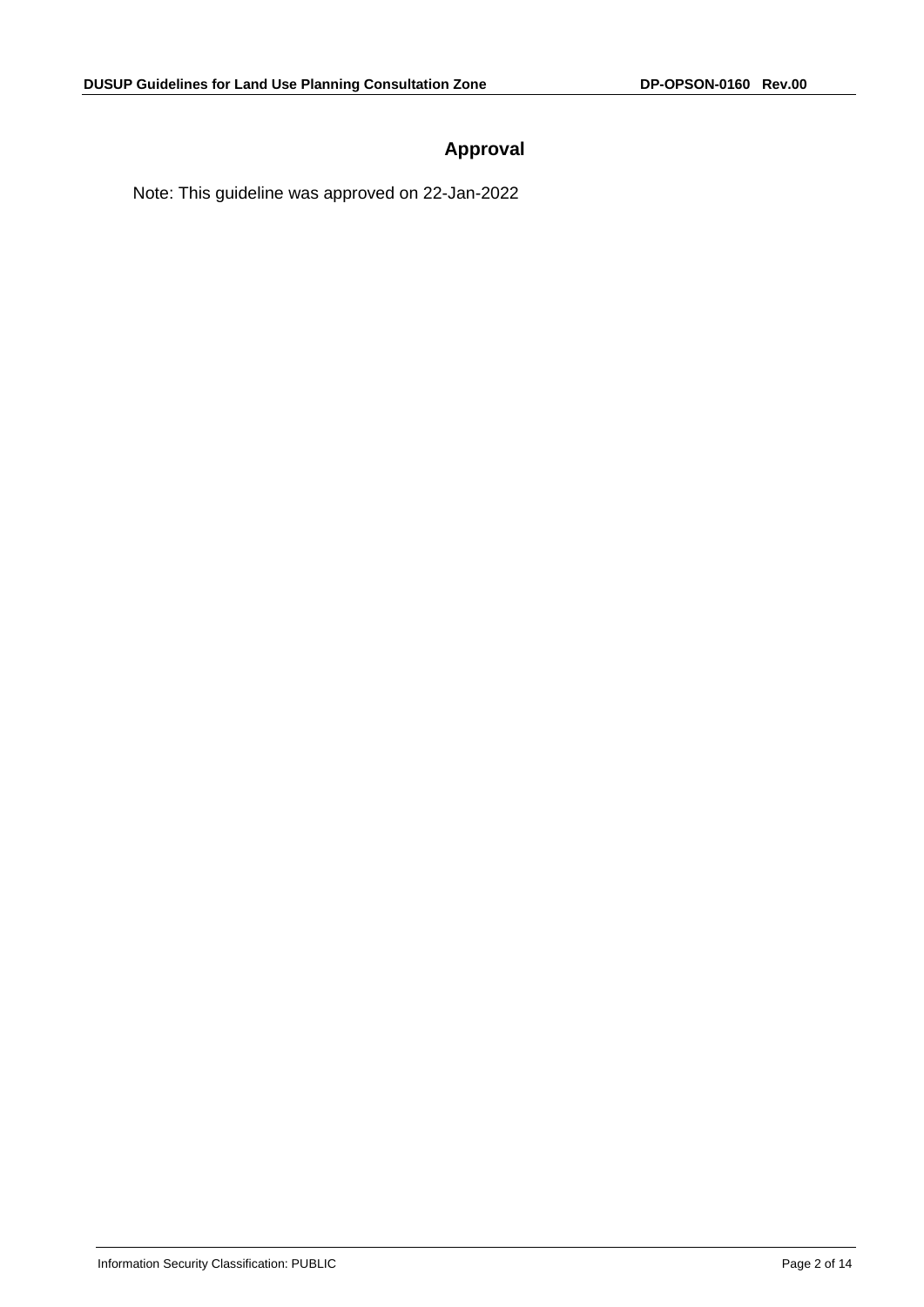# **TABLE OF CONTENTS**

| 1              |     |                                                     |  |  |  |
|----------------|-----|-----------------------------------------------------|--|--|--|
| $\overline{2}$ |     |                                                     |  |  |  |
| 3              |     |                                                     |  |  |  |
| $\overline{4}$ |     |                                                     |  |  |  |
|                | 4.1 |                                                     |  |  |  |
|                | 4.2 |                                                     |  |  |  |
| 5              |     | CONSIDERATIONS FOR DEVELOPMENTS NEAR DUSUP PIPELINE |  |  |  |
| 6              |     |                                                     |  |  |  |
|                | 6.1 |                                                     |  |  |  |
|                | 6.2 |                                                     |  |  |  |
|                | 6.3 |                                                     |  |  |  |
|                | 6.4 |                                                     |  |  |  |
|                | 6.5 |                                                     |  |  |  |
| 7              |     |                                                     |  |  |  |
|                | 7.1 |                                                     |  |  |  |
|                | 7.2 |                                                     |  |  |  |
|                | 7.3 |                                                     |  |  |  |
| 8              |     |                                                     |  |  |  |
|                |     |                                                     |  |  |  |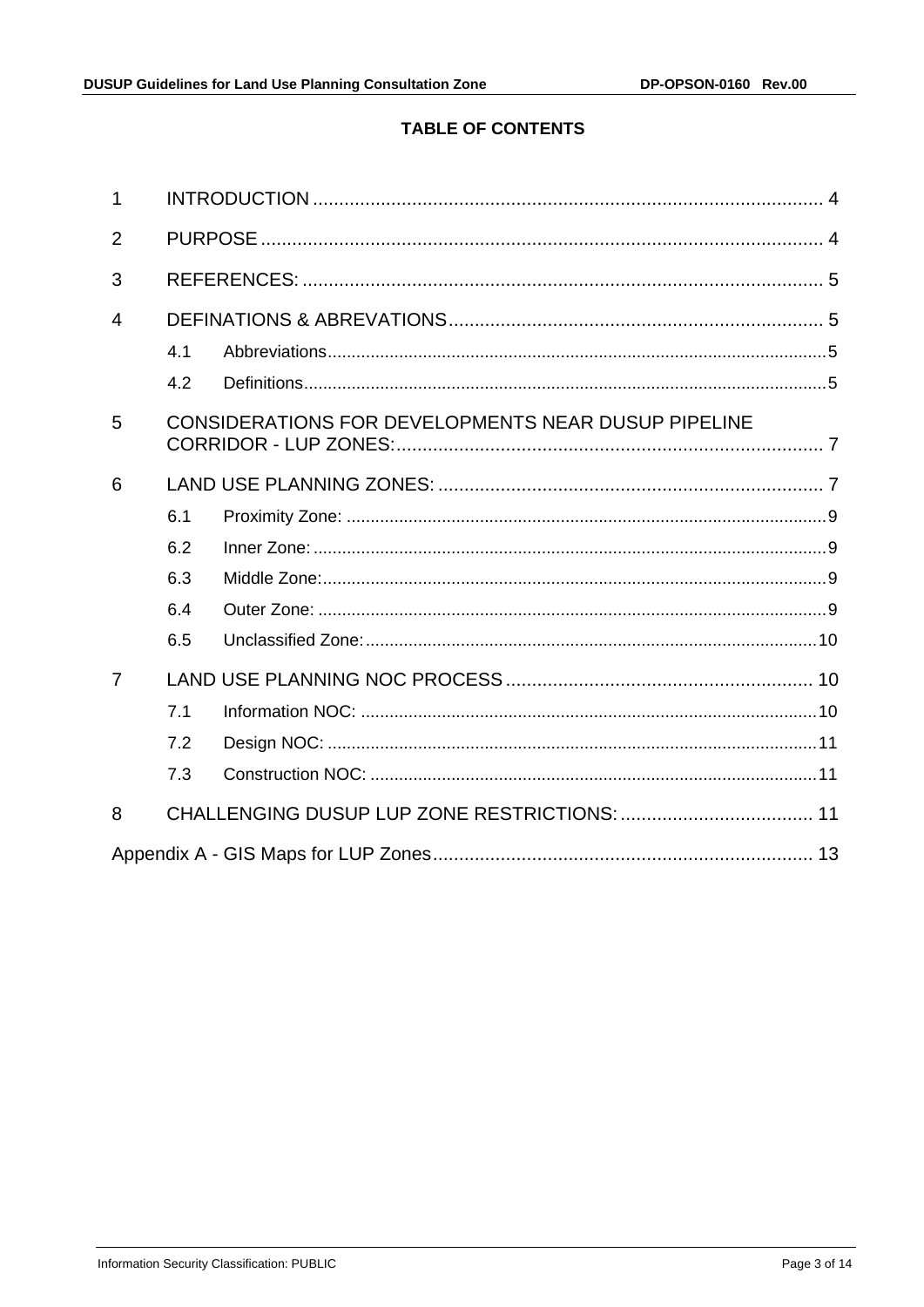## <span id="page-3-0"></span>**1 INTRODUCTION**

Dubai Supply Authority (DUSUP) is responsible for procuring, transmitting, storing and delivering natural gas to customers in the Emirate of Dubai. DUSUP has assigned Dubai Petroleum Establishment (DPE) the responsibility for operating DUSUP assets; and authorised DPE to manage all emergency events occurring on its own operated facilities and pipelines (in liaison with other governmental entities).

DPE-DUSUP designs operates and maintains DUSUP's onshore pipelines and related facilities to International Standards in order to ensure an uninterrupted flow of gas and other hydrocarbons across Dubai. The onshore hydrocarbon pipeline network consists of approximately 700 kilometres of pipelines ranging from 48" high pressure gas pipelines down to 10" condensate lines. The gas pipelines operate at high-pressures up to 960-psig and transport highly explosive and flammable natural gas. A number of jet fuel and fuel oil pipelines share the corridors with the gas and condensate pipelines.

DPE-DUSUP operates within the No Objection Certificate (NOC) system across the Emirate of Dubai. Managed through the Government of Dubai e-NOC portal, operated by the Roads and Transport Authority (RTA). The NOC System is in place in Dubai to review and pre-approve any work on a Right of way, Public way, or to administer / create any prerequisite controls e.g. traffic diversions. The same system is also used to review, approve and set conditions for monitoring and controlling third party activities in the vicinity of onshore pipelines.

DUSUP Pipeline corridor is shared by DEL (Dolphin Energy Limited), ENOC Group, EMDAD and DEWA. NOC for the pipelines are reviewed by respective pipeline Owners or Operators (DEL, ENOC Group, EMDAD) and processed through Government of Dubai e-NOC portal. NOC for DEWA pipelines are processed directly by DEWA through e-NOC. DUSUP may be one of the many authorities whose approvals are required. Obtaining NOC from one authority will not relieve the developer or developer's representative from the responsibility of obtaining NOC from other applicable authority/authorities.

The majority of the onshore hydrocarbon pipeline network is laid-out in designated DUSUP corridors that are secured by fences and controlled access gates. Parts of the onshore pipeline network run in the Right of way, Public way and in unfenced corridors - due to the close proximity of road infrastructure.

Dubai's rapid development has led to significant changes in populated areas adjacent to the pipeline corridors. Some sections of the corridors; first constructed across open desert, are now in proximity to new and planned future developments.

# <span id="page-3-1"></span>**2 PURPOSE**

The purpose of this document is to provide preliminary guidance for the development of land adjacent to the pipeline corridor, to ensure that the proposed development design considers the necessary safe land use planning criteria as prescribed in section 6 of this report (Figures 1 & 2) and further demonstrated in the Quantitative Risk Assessment (QRA) work carried out by DUSUP and DEL (who operate the 48" Gas Pipeline from Abu Dhabi to Dubai).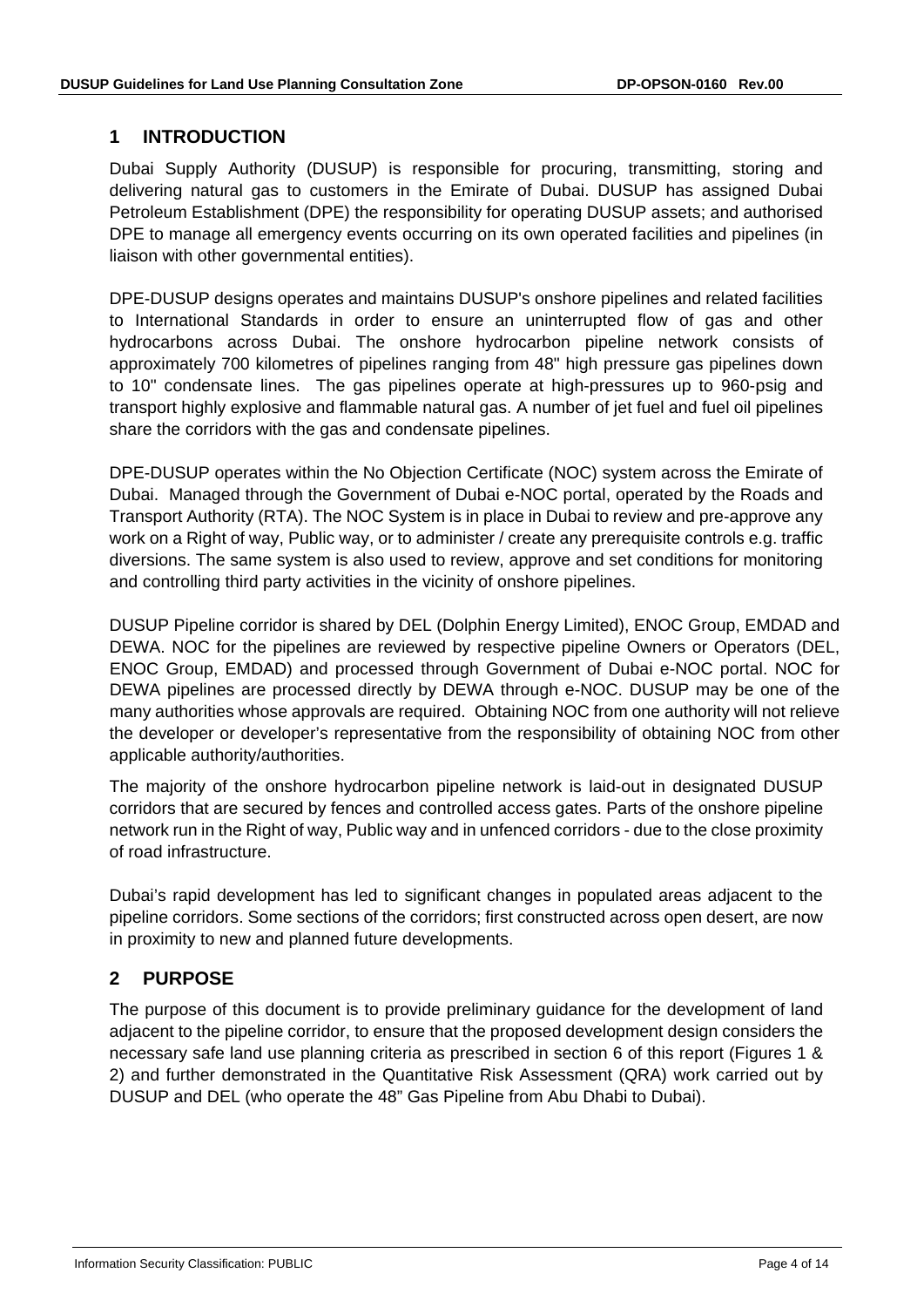## <span id="page-4-0"></span>**3 REFERENCES:**

- 1. DUSUP Guidelines for Land Use Planning DP-OPSON-0144
- 2. DPE Pipelines Risk Assessment Studies DP-ENG-ONS-E00444-TS-RPT-0001
- 3. Benchmarking Study of International Zoning Distances around Pipelines Document No: DP-60-R-01
- 4. DEL UAE Gas Pipeline Network QRA Report: UTS-DOL-0000-GRP-01176
- 5. Regulation No. (4) Of 2009 Concerning Implementation of Works within the Right of Way in the Emirate of Dubai
- 6. UAE Fire and Life Safety Code of Practice : CDGH-OP-25 September 2018

## <span id="page-4-1"></span>**4 DEFINATIONS & ABREVATIONS**

#### <span id="page-4-2"></span>**4.1 Abbreviations**

| <b>Abbreviation</b> | <b>Description</b>                            |
|---------------------|-----------------------------------------------|
| <b>DPE</b>          | Dubai Petroleum Establishment                 |
| <b>DUSUP</b>        | Dubai Supply Authority                        |
| DEL.                | <b>Dolphin Energy Limited</b>                 |
| <b>DEWA</b>         | Dubai Electricity and Water Authority         |
| <b>ENOC</b>         | <b>Emirates National Oil Company</b>          |
| <b>EMDAD</b>        | <b>EMARAT, Air BP and Shell Joint Venture</b> |
| <b>GIS</b>          | Geographical Information System               |
| <b>LNG</b>          | <b>Liquefied Natural Gas</b>                  |
| <b>LSIR</b>         | <b>Location Specific Individual Risk</b>      |
| LUP Zone            | Land Use Planning Zone                        |
| NOC                 | No Objection Certificate                      |
| RTA.                | Roads and Transport Authority                 |
| QRA                 | <b>Quantitative Risk Assessment.</b>          |

#### <span id="page-4-3"></span>**4.2 Definitions**

Consultation Zone/ LUP NOC Zone

Land Use Planning Consultation Zone or DUSUP LUP NOC Zone is the area where developers require to consult with DUSUP before the design of development. This is to assess the risks and likely effects of major accidents and major hazards, and to mitigate the consequences of a major accident in the design of proposed development. DUSUP LUP Zone is extended 500 meters from the Pipeline corridor or pipeline, whichever is greater.

DEL Dolphin Energy Limited produces and processes natural gas from Qatar's North Field for further (pipeline) transportation and distribution of gas across the UAE. DEL operate the 48" gas pipeline located within the Hassyan corridor.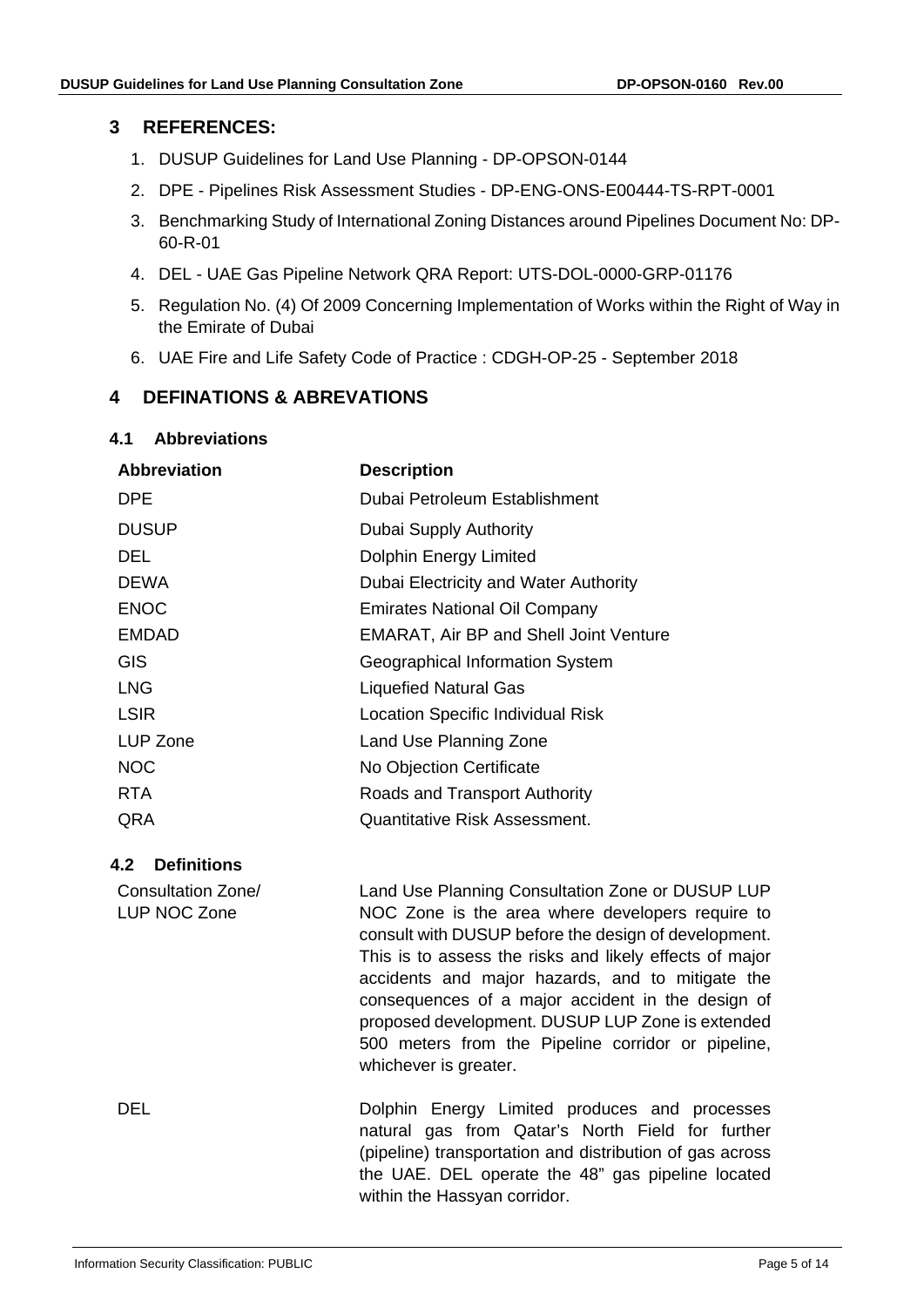| <b>DPE</b>                                    | DPE is the government entity that operates DUSUP<br>assets, DPE has the authority to<br>manage all<br>emergency events occurring from operating facilities<br>and pipelines in liaison with other governmental<br>entities.                                                                               |
|-----------------------------------------------|-----------------------------------------------------------------------------------------------------------------------------------------------------------------------------------------------------------------------------------------------------------------------------------------------------------|
| <b>DUSUP</b>                                  | DUSUP is the legal commercial entity that owns the<br>Margham Field, Margham Plant Facilities, Gas Control<br>Station, LNG Platform and Onshore Pipelines within<br>pipeline corridors and has given to DPE full<br>operatorship of all its facilities.                                                   |
| <b>DUSUP Corridor</b>                         | DUSUP Corridor is the land allocated by Dubai<br>Municipality or other statutory government authority to<br>for<br>construction,<br><b>DUSUP</b><br>the<br>operation<br>and<br>maintenance of gas and fuel pipelines in the emirate of<br>Dubai.                                                          |
| Multi Storey or High-rise<br><b>Buildings</b> | Structures having a total height of occupiable or usable<br>space of more than 23 Meters above the lowest grade<br>or lowest level of Fire Service Access into that<br>occupancy is categorized as a High-rise Building. As<br>per UAE fire and life safety code of practice.                             |
| QRA                                           | QRA (Quantitative Risk Assessment) is a formal and<br>systematic risk analysis approach to quantify the risks<br>associated with the operation of gas and other<br>hydrocarbon pipelines and study the exposure of risk to<br>nearby developments, people, environment, and<br>company assets.            |
| <b>Project Specific QRA</b>                   | QRA<br>(Quantitative<br><b>Risk</b><br>Assessment)<br>that<br>is<br>commissioned by the project developer and/or<br>developer consultant to challenge the DUSUP / DEL<br>QRA and provide recommendations as necessary for<br>reduction<br>in accordance with<br>section 8.<br>risk                        |
| LUP Zone                                      | LUP Zone represents a distance or area within which<br>there are potentially significant consequences for<br>nearby developments such as residential areas,<br>buildings, and areas of public use. LUP Zone is<br>referred to as the area that falls between the limit of<br>LUP Zone and Proximity Zone. |
| Right of Way [Ref. 4]:                        | The distance between two lines of construction as set<br>out in plans approved by Dubai Municipality.                                                                                                                                                                                                     |
| Public Way [Ref. 4]:                          | Every way open for the public including all kinds of<br>roads, side-streets, public squares, bridges, tunnels,<br>crossroads, median strips, public parking, footpaths<br>and pedestrian crossings.                                                                                                       |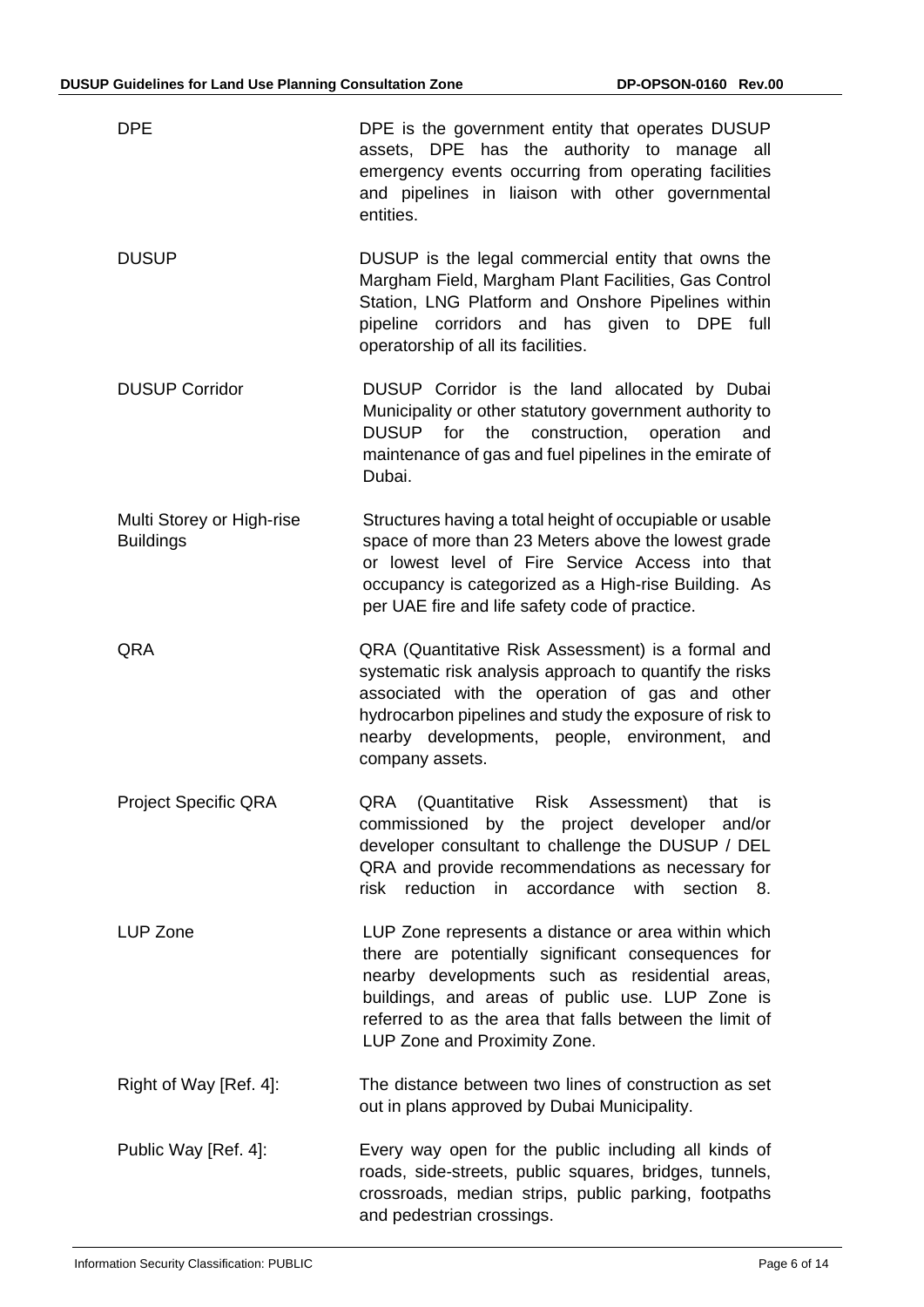Service Lines [Ref. 4]: Water distribution lines, electricity lines and cables, communication lines, sewage network, irrigation lines, rain water ducts, lighting network, and intelligent information network, and other public and private service lines and other related facilities. (Inclusive of Pipelines).

## <span id="page-6-0"></span>**5 CONSIDERATIONS FOR DEVELOPMENTS NEAR DUSUP PIPELINE CORRIDOR - LUP ZONES:**

Pipelines transport hazardous hydrocarbons that, when released, can pose a significant threat to the people, infrastructure and the natural environment near the pipeline. Pipeline failures are characterised as low probability, high consequence events.

Land development for residential and commercial purposes in close proximity to hazardous liquid and gas transmission pipelines increases the likelihood of damage to the pipelines and the potential for impact to the community from pipeline failure.

Property developers/plot owners and pipeline operators have key roles to ensure the protection of people/communities adjacent to the corridor, to enhance pipeline safety, whilst also protecting the environment and critical pipeline infrastructure.

DPE-DUSUP has developed; based on international standards, the Land Use Planning (LUP) criteria to be used for the determination of pipeline zoning distances in the Emirate of Dubai, UAE - in order to protect members of the public from major hazard consequences related to hydrocarbon pipeline operations.

# <span id="page-6-1"></span>**6 LAND USE PLANNING ZONES:**

DUSUP and Dolphin Energy (DEL) independently carried out Quantitative Risk Assessment (QRA) studies to assess the risk from existing pipelines (for land use planning purposes) in the areas adjacent to hydrocarbon pipelines. Subsequently; DUSUP and DEL issued guidelines, which although similar, have some differences - as indicated in Figures 1 & 2, and further detailed in Sections 6.1 to 6.5 below. It should be noted that where both DUSUP and DEL LUP zones have been applied to DUSUP GIS maps, the most stringent zoning criteria has been applied when comparing both DUSUP and DEL outputs from their respective QRA analysis'.

Considering the above, developers shall give due consideration to the different LUP acceptance criteria applicable to both DUSUP and DEL (where appropriate). The demarcation of applicable DEL and DUSUP LUP zones is shown in Appendix A - Figures 3 & 4. **NOTE**: DUSUP shall review all NOCs based on the acceptance criteria of both pipeline operators; however, DEL (as a key NOC stakeholder) also assess the NOC independently of the DUSUP approvals process.

The width of LUP Zones vary as per the sensitivity level of the proposed development and existing and planned HC pipelines in the area. DUSUP have set a mandatory 500 meters from the pipeline corridor; or existing pipeline, (whichever is greater) as the LUP Consultation Zone. Any development within these zones requires the developer to consult with DUSUP before commencement of design.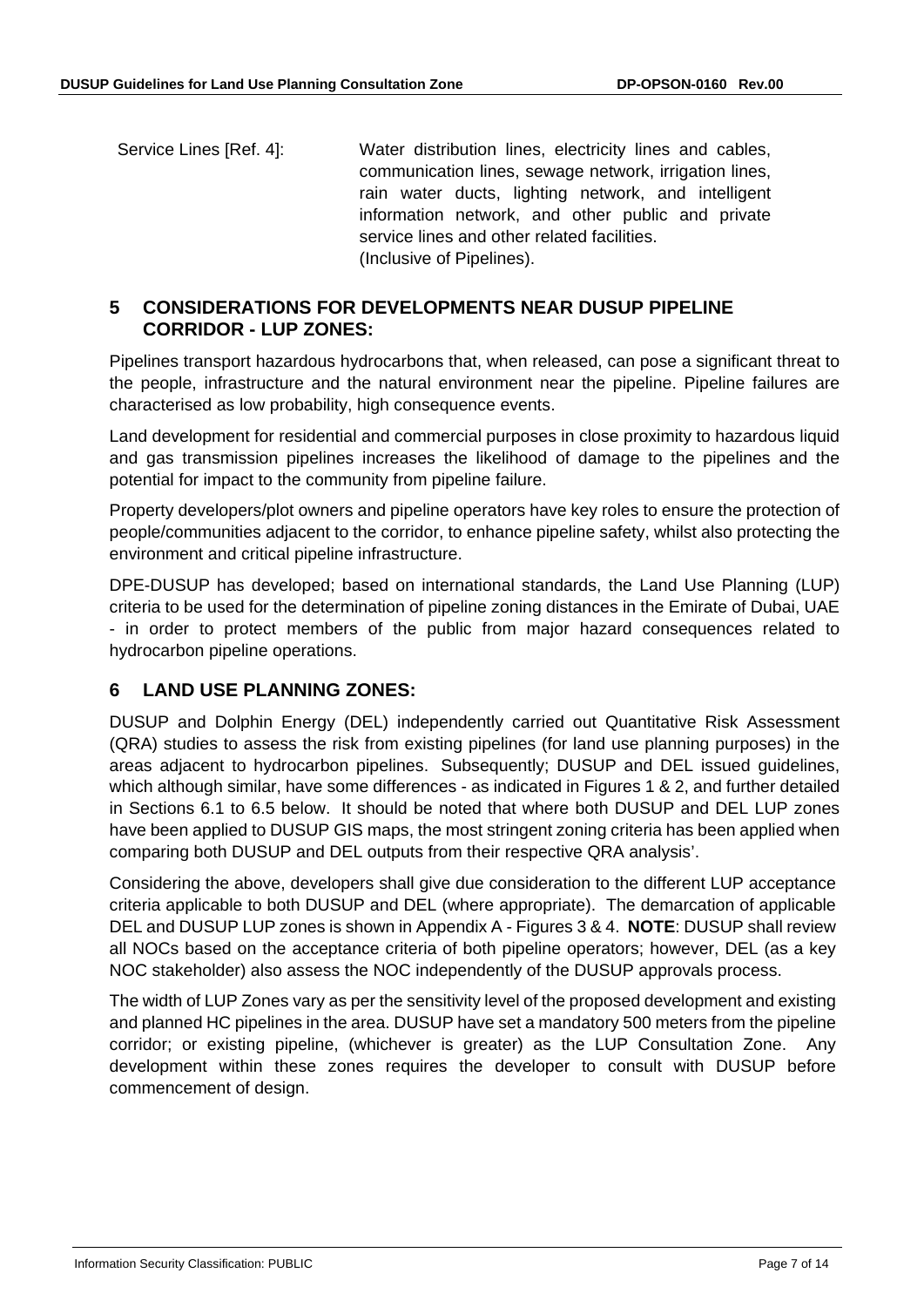| <b>Off-Site</b><br><b>Population</b>                                                                   | <b>Proximity</b><br>Zone | <b>Inner</b><br>Zone | <b>Middle</b><br>Zone | Outer<br>Zone      |
|--------------------------------------------------------------------------------------------------------|--------------------------|----------------------|-----------------------|--------------------|
| Normally<br>unoccupied, e.g. car<br>park, farms, etc.<br>(<10 buildings/km <sup>2</sup> )              | <b>Withhold NOC</b>      | <b>Release NOC</b>   | Release NOC           | <b>Release NOC</b> |
| Low density<br>population e.g.<br>small workplaces<br>$($ >10 and <30<br>buildings / km <sup>2</sup> ) | <b>Withhold NOC</b>      | <b>Release NOC</b>   | <b>Release NOC</b>    | <b>Release NOC</b> |
| General public, e.g.<br>residential(>30<br>buildings / km <sup>2</sup> )                               | <b>Withhold NOC</b>      | <b>Withhold NOC</b>  | <b>Release NOC</b>    | <b>Release NOC</b> |
| Vulnerable people,<br>e.g. schools,<br>hospitals, etc.                                                 |                          |                      |                       |                    |
| Very large or<br>sensitive buildings<br>e.g. large shopping<br>malls, tall multi-<br>storey buildings, | <b>Withhold NOC</b>      | <b>Withhold NOC</b>  | <b>Withhold NOC</b>   | <b>Release NOC</b> |

#### **Figure 1: DPE-DUSUP LUP Criteria**

# **Figure 2 - DEL (ADNOC) LUP Criteria:**

sports stadia, etc.

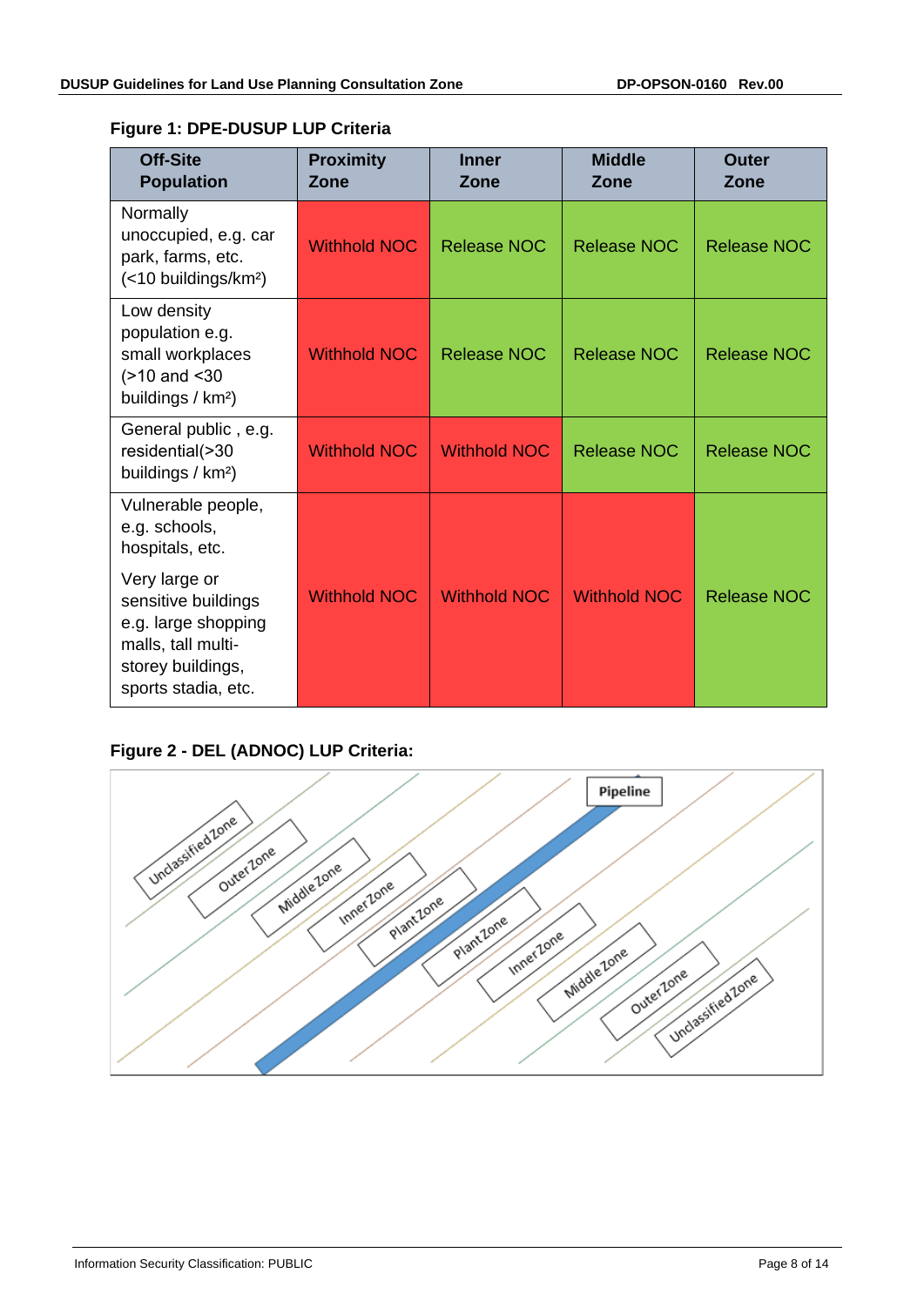#### <span id="page-8-0"></span>**6.1 Proximity Zone:**

**T**he terms 'Proximity Zone', 'Plant Zone' and 'No-Go Zone' occupy similar areas and can generally be used interchangeably when considering DUSUP NOC requirements. However; proximity zones and plant zones are defined by the risk profile (as described above), whereas no-go zones are indicative of general restricted access areas within the pipeline corridor (or other hazardous sites).

DUSUP Restrictions in the Proximity Zone:

• No development is permitted in the Proximity zone.

Dolphin (ADNOC) Interpretation of Criteria:

• No development is permitted in the Plant zone.

## <span id="page-8-1"></span>**6.2 Inner Zone:**

#### DUSUP Restrictions within the Inner Zone:

The following developments are **NOT Permitted**:

- Residential (for developments of densities >30 buildings per km2)
- Vulnerable people, e.g. schools, hospitals, etc.
- Large shopping malls (Gross Leasable Area >80,000m2)
- Tall multi-storey / high-rise buildings (Structures with a total height of occupiable or usable space of more than 23 Meters above the lowest grade or lowest level of Fire Service Access into that occupancy is categorized as a High-rise Building as per UAE fire and life safety code of practice)
- Sports stadia, etc.

#### Dolphin (ADNOC) Interpretation of Criteria:

These refer to general playing fields where occasional presence of playing personnel are expected. These personnel are directly associated with the facility operations (recreational activities).

#### <span id="page-8-2"></span>**6.3 Middle Zone:**

## DUSUP Restrictions in the Middle Zone:

The following developments are **NOT Permitted**:

- Vulnerable people, e.g. schools, hospitals, etc.
- Large shopping malls (Gross Leasable Area >80,000m2)
- Tall multi-storey / high-rise buildings. Structures having a total height of occupiable or usable space of more than 23 Meters above the lowest grade or lowest level of Fire Service Access into that occupancy is categorized as a High-rise Building - as per UAE fire and life safety code of practice.
- Sports stadia, etc.

#### Dolphin (ADNOC) Interpretation of Criteria:

• Light industrial set up may be permitted with number of workers not exceeding 25 (per km).

#### <span id="page-8-3"></span>**6.4 Outer Zone:**

DUSUP Restrictions in the Outer Zone: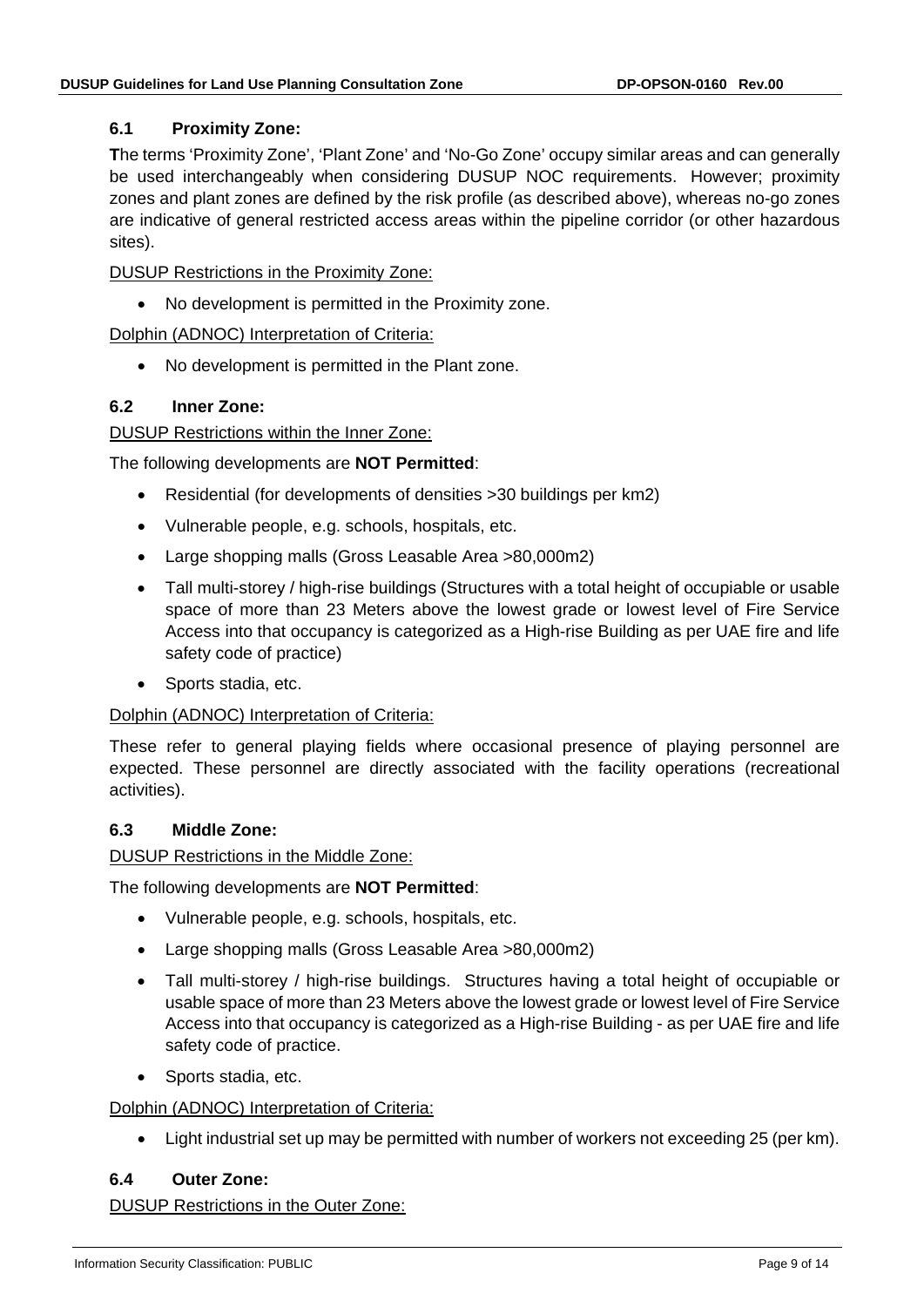• No restriction to land use planning and development in the outer zone.

Dolphin (ADNOC) Interpretation of Criteria:

- Any industrial set up permitted.
- Residential development with more than 25 (per km) personnel is not permitted.
- Social gathering centres, Schools and Hospitals are not permitted

#### <span id="page-9-0"></span>**6.5 Unclassified Zone:**

Dolphin has an additional 'Unclassified Zone' and development or use is set as "Schools and hospitals"

Dolphin (ADNOC) Interpretation of Criteria:

- Any Residential development is permitted.
- Social gathering centres, Schools and Hospitals are permitted.

## <span id="page-9-1"></span>**7 LAND USE PLANNING NOC PROCESS**

DUSUP requires developers of plots within 500 meters of the corridor limit to obtain a NOC Approval to proceed with the development as per the following process:

#### <span id="page-9-2"></span>**7.1 Information NOC:**

Developer shall first apply for Information NOC to identify the development distance from the Hydrocarbon Pipelines and the LUP Zone(s) restrictions.

DUSUP require the developer to amend / adjust master development plan and/or plot development plan to comply with the restriction of the LUP Zone.

#### Documentation Required for LUP Information NOC:

NOC applicant shall submit the following documents:

- For issuing Pipeline information, it is mandatory for the applicant to submit a confidentiality undertaking letter as per the DUSUP approved letter template. The Confidentiality Undertaking Letter template can be downloaded from DUSUP website using link: <https://www.dusup.ae/noc>
- Undertaking letter must be submitted with company stamp and signed by the authorized company representative.
- AutoCAD drawing on DLTM datum showing proposed project limit.
- Land Use Description.
- Master Plan for the development.
- Design quantities of permanent staff employees and general public (customers) expected for the development.

DUSUP will issue a Conditional Information NOC based on the QRA interpretation along with a copy of following:

- Requested pipeline information.
- DUSUP Standard NOC Conditions.
- DUSUP Guidelines for Land Use Planning reference: DP-OPSON-0144

LUP Information NOC Processing Time: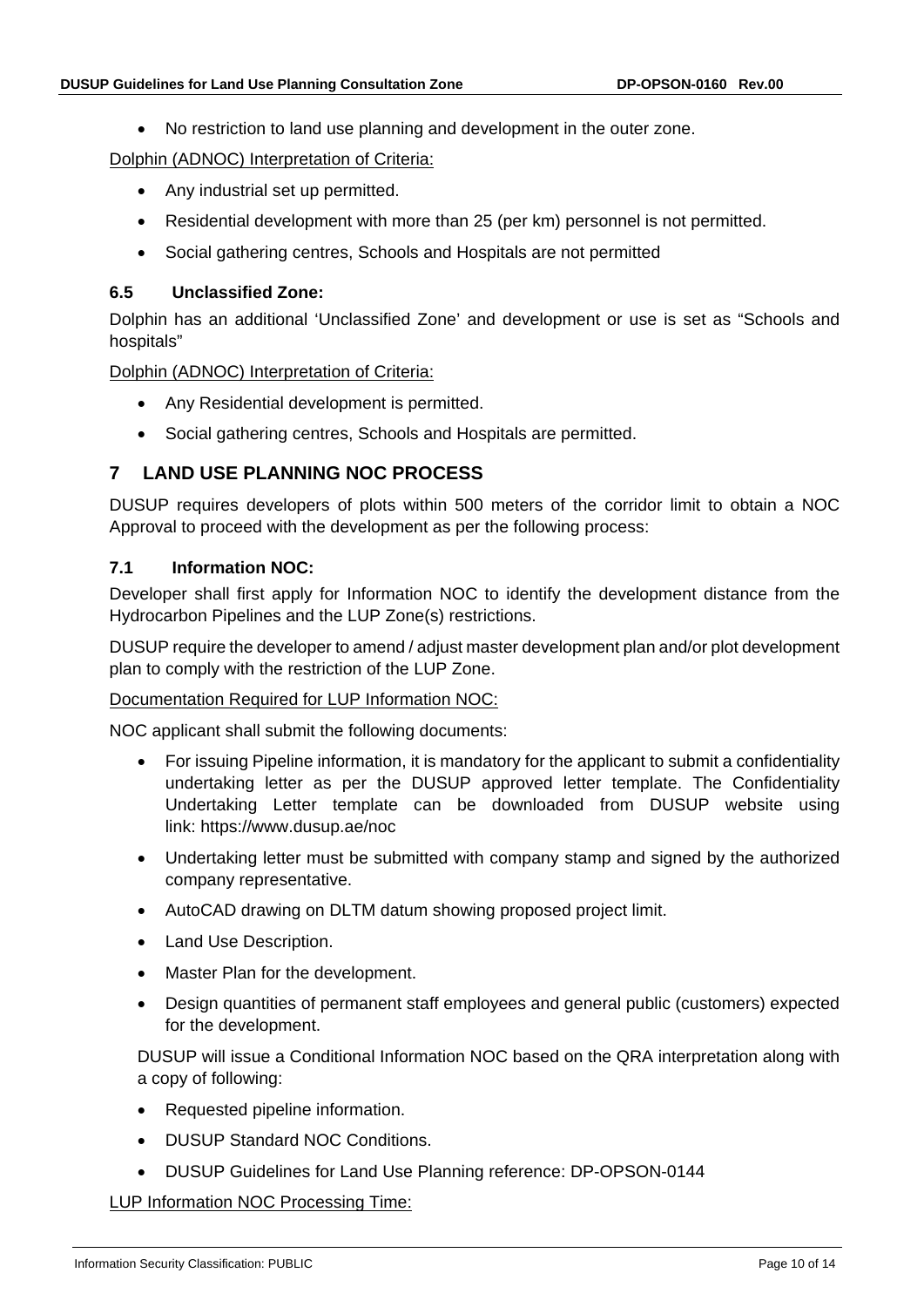Expected Processing time for QRA related DUSUP Information NOC is 10 working days.

## <span id="page-10-0"></span>**7.2 Design NOC:**

DUSUP requires the developer to apply for design NOC with the amended plan that meets the LUP guidelines requirements for approval. After review and confirmation that the design complies with the LUP guideline, DUSUP will issue design NOC Approval.

#### Documentation Required for LUP Design NOC:

NOC applicant shall submit the following documents:

- PDF copy of project plan incorporating DUSUP pipeline information, including proposed building(s), amenities, type of use and expected population.
- AutoCAD drawing of project plan incorporating DUSUP pipeline information on DLTM datum, including proposed building layout, amenities, type of use and expected population.
- Cross section drawing showing the height of building and separation distance from DUSUP corridor.

#### LUP Design NOC Processing Time:

Expected processing time for QRA related DUSUP Design NOC is 15 working days (counted from the last submission/resubmission date to the date of approval)

#### <span id="page-10-1"></span>**7.3 Construction NOC:**

Prior to commencing construction DUSUP require the contractor to apply for construction NOC based on the previously approved Design NOC. The construction NOC will also address any construction related conditions. DUSUP will ensure that the construction complies with the design NOC requirements and will issue Construction NOC approval with all applicable standard and specific conditions.

#### Documentation Required for LUP Construction NOC:

NOC applicant shall submit the following documents as per approved QRA:

- PDF copy of project plan incorporating DUSUP pipeline information, including proposed building(s), amenities, type of use and expected population.
- AutoCAD drawing of project plan incorporating DUSUP pipeline information on DLTM datum, including proposed building layout, amenities, type of use and expected population.
- Cross section drawing showing the height of building and separation distance from DUSUP corridor.
- QRA study report (if applicable)

#### LUP Construction NOC Processing Time:

Expected processing time for QRA related DUSUP Construction NOC is 7 working days.

## <span id="page-10-2"></span>**8 CHALLENGING DUSUP LUP ZONE RESTRICTIONS:**

In case the developer wants to challenge the DUSUP / Dolphin LUP Restrictions that are based on DUSUP and/or Dolphin Energy Quantitative Risk Assessment data, the developer shall appoint a DUSUP and/or Dolphin Energy approved risk consultant to specifically study the planned development.

The DUSUP QRA methodology quantifies the risk arising from defined hazardous release scenarios from a pipeline or a group of pipelines (in corridors or corridor sections). The risk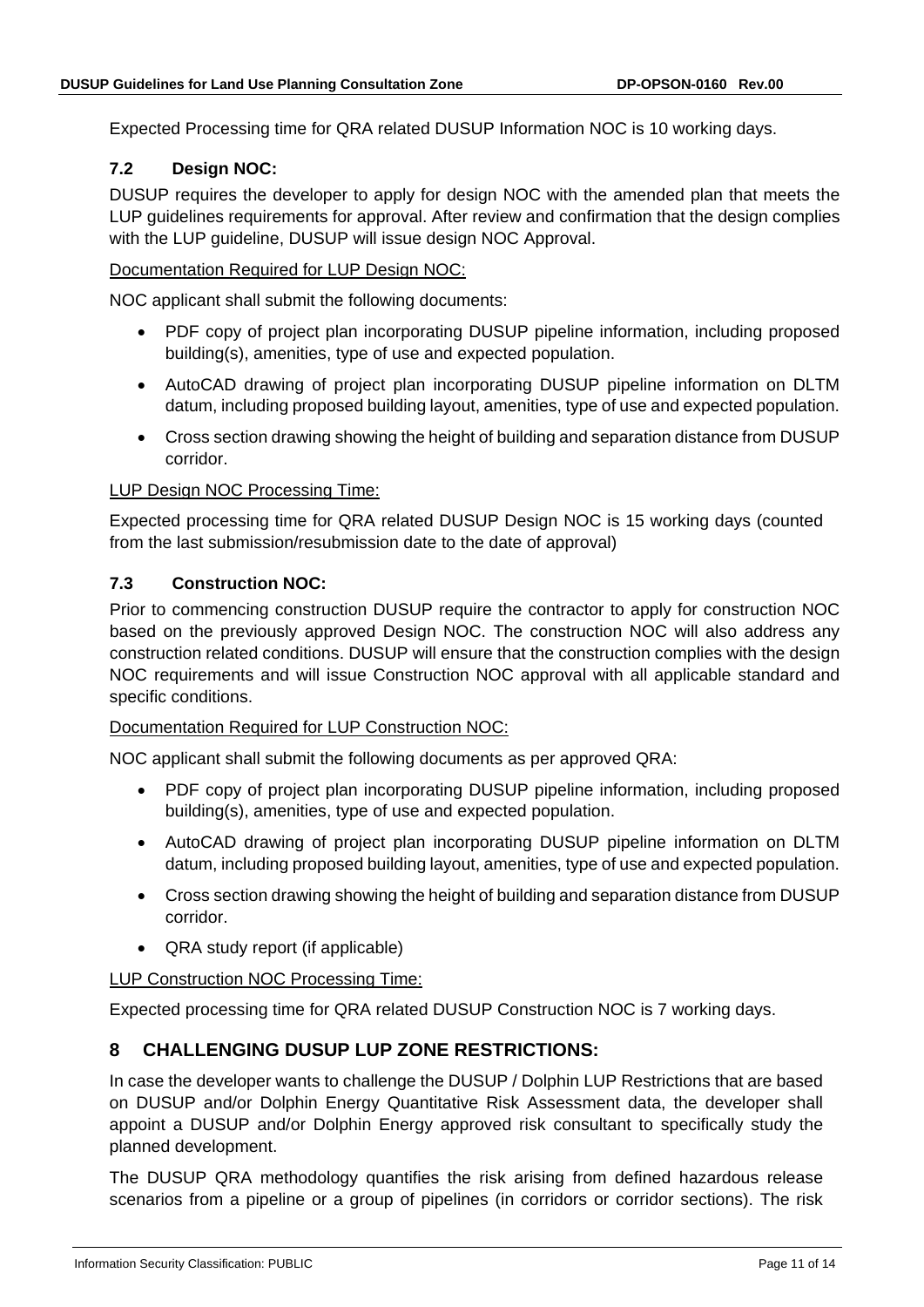measure used to determine LUP zones is Location Specific Individual Risk (LSIR) which is the level of risk experienced by a hypothetical person who is in a specific location for 24 hours a day, 365 days a year. The pipeline LSIR figures are fixed, and cannot be altered by the Project Specific QRA. Only DUSUP may change the pipeline related LSIR figures, based on any changes to the pipeline operations. The project specific QRA shall instead identify the Individual Risk Per Annum (IRPA) figures, Societal risk (FN curves) and Possibility of Loss of Life (PLL) figures experienced by the human population related to the project as per the master plan, taking account of the population distribution of inhabitants, workers and customers etc. while also considering any mitigation measures to avoid exposure.

Considerations of Project Specific QRA:

- Risk consultant shall use DNV Phast and Safeti software version 8.22 (or later) to carry out the consequence and risk modelling, respectively. This is consistent with the current DUSUP QRA/FERA studies.
- The primary objective of the study is to conduct a Quantitative Risk Assessment (QRA) for the specific project, considering:
	- o Evaluating the potential fire, flammable gas dispersion, and toxic gas dispersion hazards from potential loss of containment events from the in-scope pipelines;
	- o Examining the frequency and consequences of each hazard using existing pipeline QRA data , and hence the associated risk, for each of the identified hazards;
	- o Presenting the calculated Individual Risk Per Annum (IRPA), and Possibility of Loss of Life (PLL) figures for the expected population densities;
	- o Determine the societal risk FN curve for agreed sensitive areas;
	- o Evaluate the results against DUSUP and DEL LUP criteria; and
	- o Provide recommendations as necessary for risk reduction.
- The technical assumptions used in the project specific QRA must be included in the Assumptions Register for review and approval by DUSUP and DEL.

Documentation Required for LUP Challenge:

NOC applicant shall submit the following documents:

- Project Specific Quantitative Risk Assessment (QRA) by approved Risk Consultant.
- The developer letter accepting the project specific QRA and its recommendations.
- Revised master plan incorporating the recommendations shall be submitted along with the project specific QRA.

#### Cost of Project Specific QRA:

Any direct or indirect cost for QRA study and implementation of recommendation must be borne by the developer.

#### LUP Challenge Time:

The Developer or Developers representative/consultant shall submit the QRA study report and recommendations within 90 days from the date of confirmation to challenge the DUSUP/DEL QRA requirements to avoid cancellation of NOC from e-NOC.

Expected processing time for QRA related DUSUP Construction NOC is 15 working days.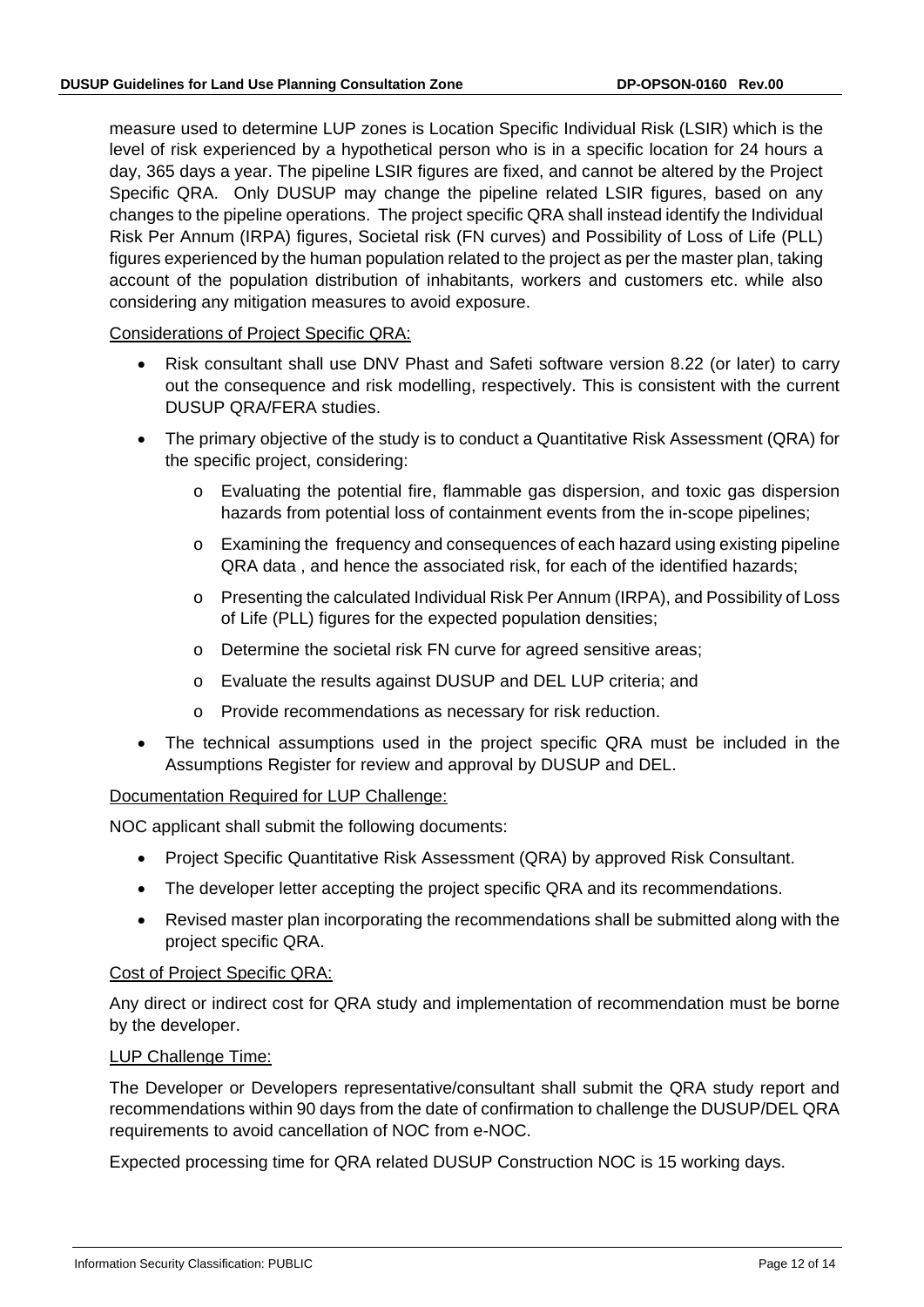# **Appendix A - GIS Maps for LUP Zones**

**Figure 3 - DEL LUP Consultation Zone**

<span id="page-12-0"></span>